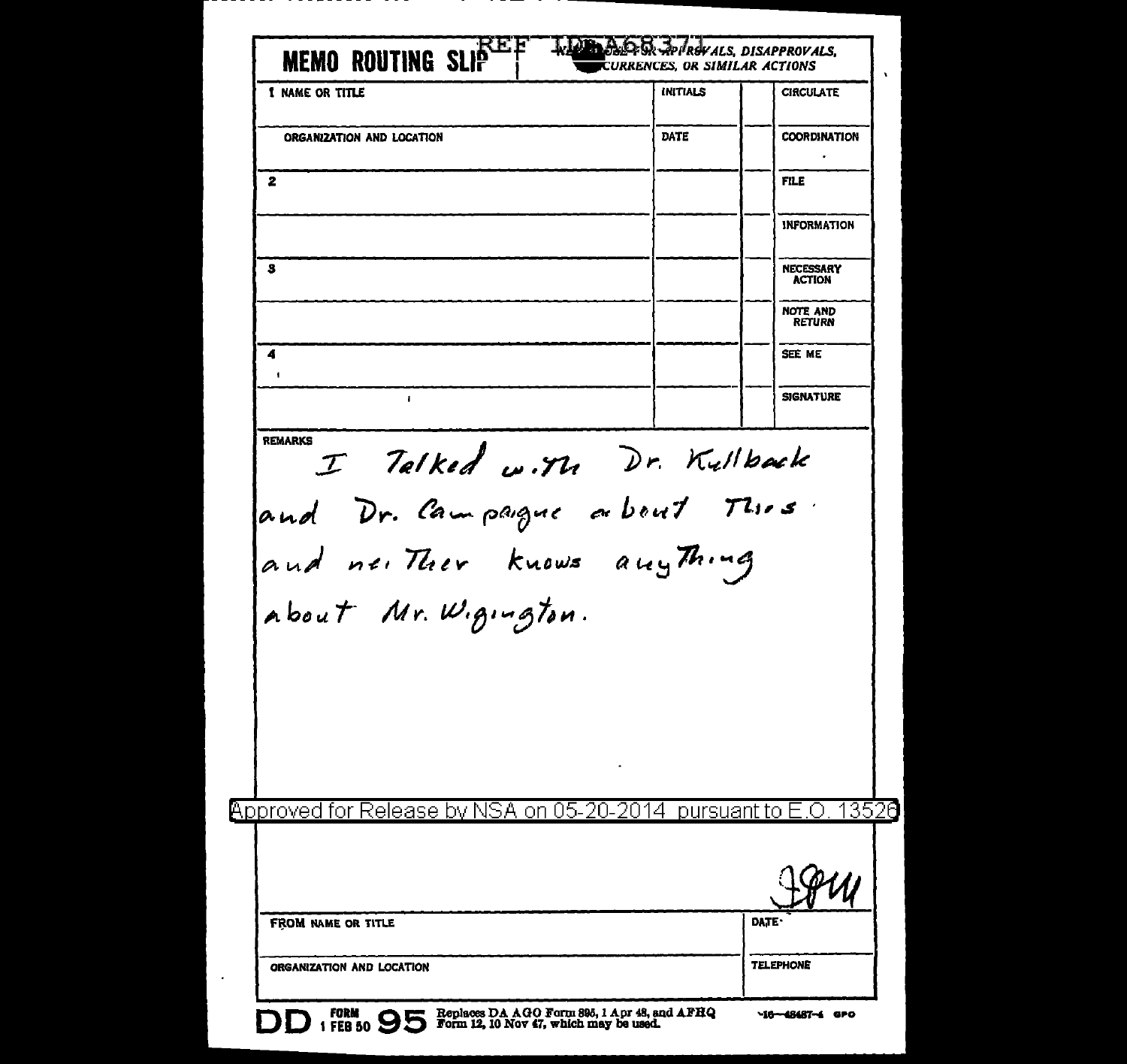

# REF ID:A68371<br>HONE LABORATORIES **BELL TELEPHONE LABORATORIES** INCORPORATED

463 WEST STREET, NEW YORK 14, N. Y.

CHELSEA 3-1000

July 9, 1954

F. D. LEAMER **PERSONNEi.. DIRECTOR** 

> DR. WILLIAM F. FRIEDMAN Department of Defense National Security Agency Washington 25, D. C.

Dear Dr. Friedman:

In reference to your conversation with Mr. A. w. Horton, Jr. of Bell Telephone Laboratories, we are referring the qualifications resume of Mr. Ronald Lee Wigington, a Member of our Technical Staff, who was inducted into the Armed Services on July 8, 1954.

. As the enclosed summary indicates, Mr. Wigington was graduated from the University of Kansas in June, 1953, having been awarded the degree of Bachelor of Science in Engineering Physics. He was employed by these Laboratories on June 15, 1953 and was assigned to electron tube analysis and development in our Transmission Development Department. I understand from Mr. Wigington's department that they have a very high opinion of his technical abilities.

We have asked Mr. Wigington to inform us of the completion of his basic training in addition to his military address and serial number. Upon your request we will forward this information to you.

I understand that Mr. Horton also recommended another<br>Member of our Technical Staff, Dr. Harold S. Shapiro, who reported Member of our Technical Staff, Dr. Harold S. Shapiro, who reported for induction on May 7, 1954. However, Dr. Shapiro has been reclassified 4-F and has since resumed his work with the Laboratories.

If we can be of any further assistance in this matter, please do not hesitate to call on us.

Very truly yours,

D. LEAMER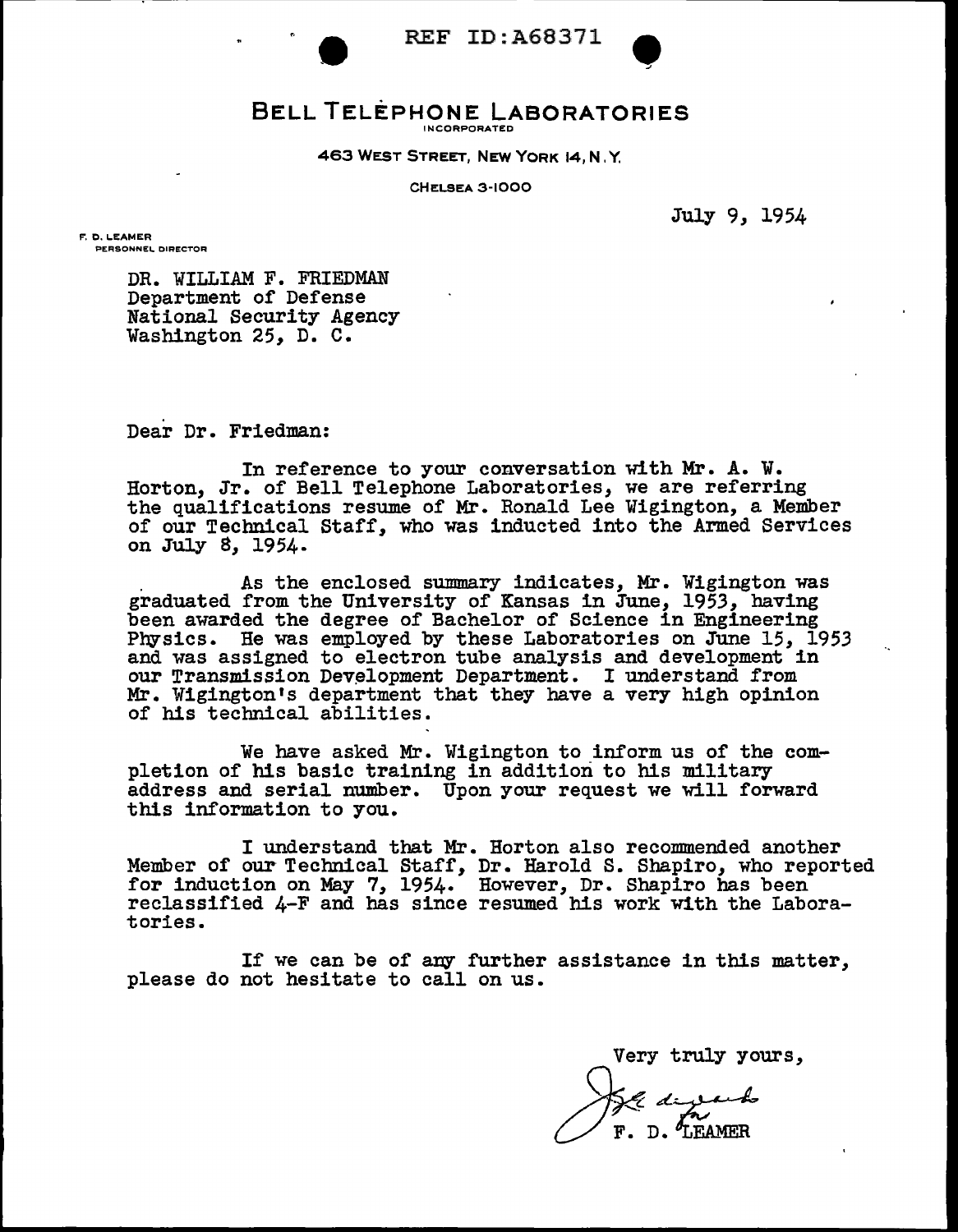

# College Education - Undergraduate

Graduated June 1953 from the University of Kansas, School of Engineering and Architecture.

Degree - B.S. in Engineering Physics.

Description of course:

The Engineering Physics curriculum includes the basic physics course or a liberal arts physics graduate with fundamentals or electrical engineering and other basic engineering courses in place of the liberal arts student's nontechnical courses, including also a strong emphasis on mathematics.

#### Graduate Credit

University of Kansas (during spring semester 1953, senior year) Six hours' credit in graduate mathematics - Introduction to Theory of Functions and Introduction to Modern Algebra.

## Special Pro3ect Work in College

During the senior year in a course called Special Problems, Mr. Wigington worked on the design and building of an automatic recording ionization chamber to be used as a safety device in the control room of the school's Van de Graaf generator. It was tobeused to record how much radiation the operators of the generator were exposed to.

This project included the design, building, and testing of an ionization chamber to be used as a detector, the design of a special preamplifier housing and ionization chamber mount, the selection of a suitable DC amplifier and the adapta-<br>tion of an old mechanical recording Wheatstone bridge for measuring current. Mr. Wigington worked on the project alone, was able in the time available to complete all of it except the final building or the DC amplifier and the testing and calibration of the complete system.

Bell Telephone Laboratories, Inc., Communications Development Training Program: September 1953 to July 1954

Term 1 - Analysis I Physics of Waves Probability and Statistics Bell System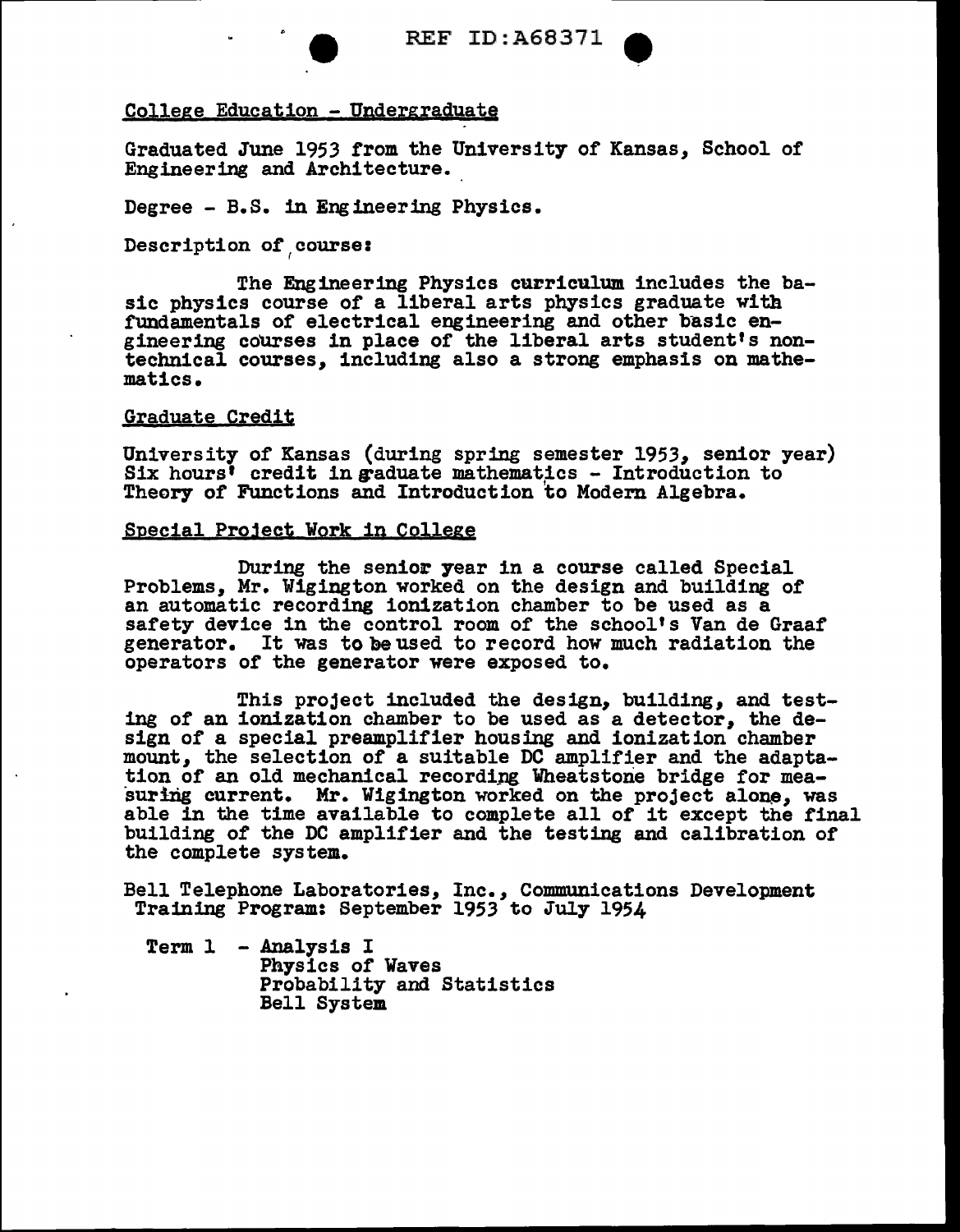

- Term 2 Analysis II Logic and Switching<br>Bell System II
- Term 3 Fundamental Circuit Theory<br>Solid State Physics<br>Communication Theory<br>Bell System III

### Technical Employment

• Phillips Petroleum Co., Bartlesville, Oklahoma. Summer 1951 (June l to August 15)

Worked as a laboratory assistant in a chemical laboratory, Research and Development department, Division of Rubber and Chemicals. The work consisted essentially of preparation from the latex of batches of different types of synthetic rubber for use in an exploratory development plastics project and in operation of an experimental type of apparatus used in sepa-<br>rating catalyst from reactants in hydrocarbon solution. This<br>included experimentation in methods of operating the apparatus and assisting in evaluating it for efficiency of catalyst removal. Other routine jobs in the project were also performed.

Summer 1952 (June 1 to August 31), Phillips Petroleum Co.

Was employed in the Physical Chemistry research group in the Hydrocarbon Conversion Division (R. and D. Dept.); designing and operating an automatic gas collection system used in evaluating catalysts for hydrocarbon conversion. Radioactive tracer techniques were used.

Bell Telephone Laboratories, Inc. (6-16-53 to induction)

1) June 15 to September 1.

Performed some theoretical temperature studies on the grids of the M 1805 millimeter klystron. *A* severe grid burnout problem arose in the construction of this tube due to small size of the tube components and the high electron beam power densities encountered. More specifi-<br>cally, the method by which the grid elements are cooled (i.e., conduction or radiation) and comparison of several grid structures for favorable thermal characteristics were studied.